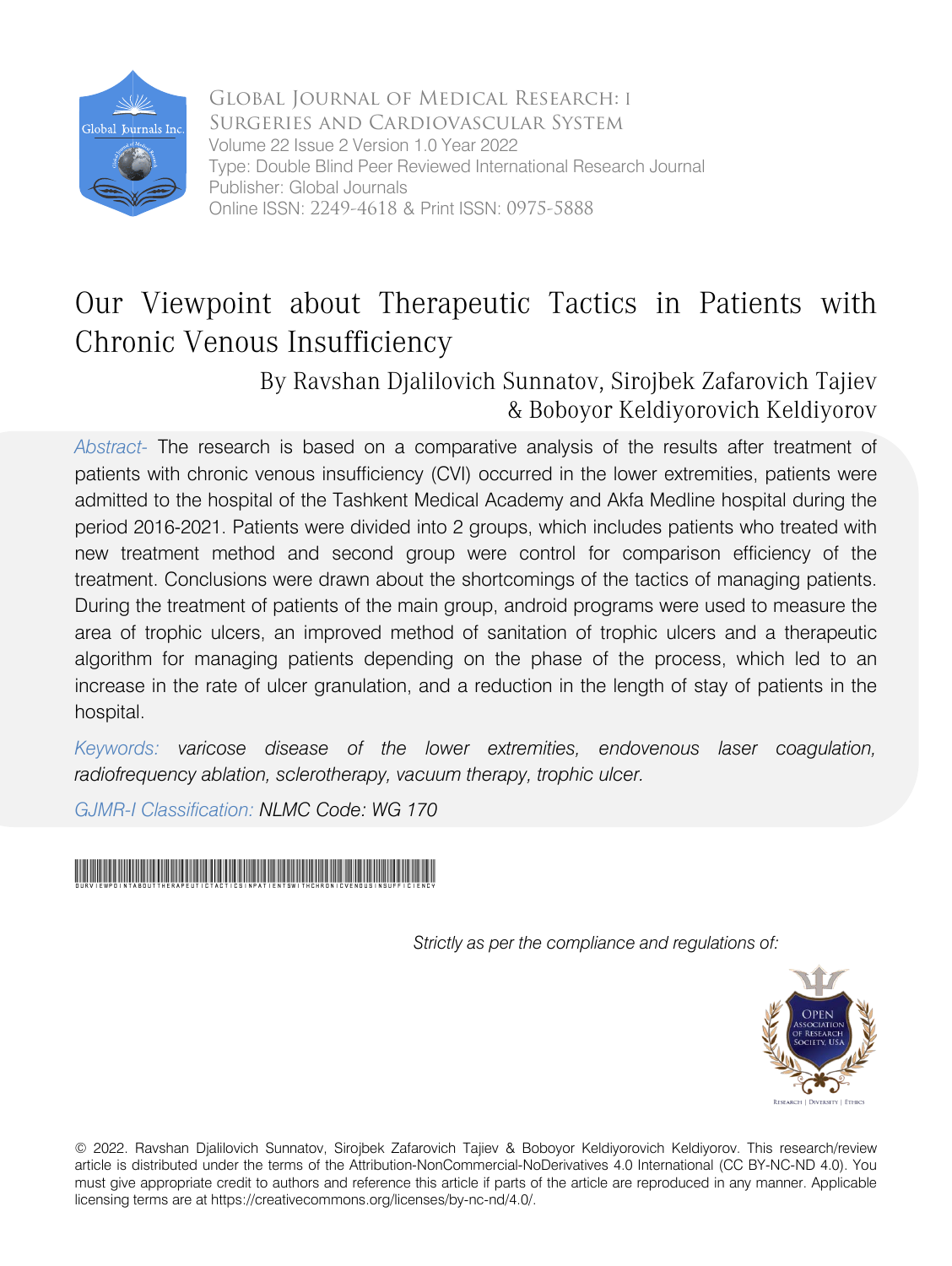# Our Viewpoint about Therapeutic Tactics in Patients with Chronic Venous Insufficiency

Ravshan Djalilovich Sunnatov <sup>α</sup>, Sirojbek Zafarovich Tajiev <sup>σ</sup> & Boboyor Keldiyorovich Keldiyorov <sup>ρ</sup>

Abstract- The research is based on a comparative analysis of the results after treatment of patients with chronic venous insufficiency (CVI) occurred in the lower extremities, patients were admitted to the hospital of the Tashkent Medical Academy and Akfa Medline hospital during the period 2016- 2021. Patients were divided into 2 groups, which includes patients who treated with new treatment method and second group were control for comparison efficiency of the treatment. Conclusions were drawn about the shortcomings of the tactics of managing patients. During the treatment of patients of the main group, android programs were used to measure the area of trophic ulcers, an improved method of sanitation of trophic ulcers and a therapeutic algorithm for managing patients depending on the phase of the process, which led to an increase in the rate of ulcer granulation, and a reduction in the length of stay of patients in the hospital.

*Keywords: varicose disease of the lower extremities, endovenous laser coagulation, radiofrequency ablation, sclerotherapy, vacuum therapy, trophic ulcer.*

#### I. Introduction

hronic venous insufficiency (CVI) of the lower extremities due to varicose or postthrombophlebitic disease is one of the most **C** hronic venous insufficiency (CVI) of the extremities due to varicose or thromhophlebitic disease is one of the common vascular pathologies in the world [1, 3].

The prevalence of CVI among women is several times higher than among men. According to the epidemiological data, various forms of this disease occur in 26%-38% of women and 10-20% of men of working age [1, 9, 13].

Trophic ulcers are the most common complication of chronic venous insufficiency; it remains an urgent problem in modern medicine [2, 4, 12]. In 15% there are trophic changes in the skin of the lower extremities, 50% of which are complicated by the formation of leg ulcers. Patients with long-term nonhealing purulent wounds often stop working early and become disabled [5, 8].

Only a complex effect allows to achieve healing of a peptic ulcer with a long-term remission of the disease. All this indicates the need to search for new and improve existing therapeutic measures, modern surgical techniques and methods of conservative therapy in this area of surgery [7, 10].

Traditional open intervention or endovascular technologies are usually considered as the method of choice for surgical treatment. According to research data, the use of radiofrequency ablation (RFA), endovenous laser coagulation (EVLC) and echosclerotherapy is preferable. foam-form, the results of which are comparable to those of traditional surgical methods and which allow outpatient treatment, with the patient's ability to work and a satisfactory cosmetic effect [11, 13].

One of the new methods of treatment of wound defects, including in patients with trophic ulcers of venous origin, is vacuum therapy. Vacuum therapy (Vacuum-assisted closure, VAC) is one of the therapies used to improve wound healing [3]. The use of vacuum therapy in the complex treatment of trophic ulcers of venous etiology improves the results of treatment of patients, which is reflected in the acceleration of the course of the wound process, the ability to perform the plastic stage at an earlier date and in the reduction of inpatient treatment [9].

However, despite the large arsenal of surgical interventions, the results of treatment of this category of patients remain insufficiently satisfactory, there are no data on effective methods of local treatment of trophic ulcers and a unified algorithm for managing patients.

In connection with the above, we undertook a study aimed at improving the treatment of patients with chronic venous insufficiency complicated by trophic ulcers.

*Purpose of the study.* Improving the results of treatment of chronic venous insufficiency complicated by a trophic ulcer by substantiating the complex use of EVLT with vacuum therapy.

#### II. Materials and Methods

The study is based on a comparative analysis of the results of treatment of patients with chronic venous insufficiency (CVI) of the lower extremities, who were hospitalized in the departments of vascular surgery and purulent surgery of the Tashkent Medical Academy and in the department of surgery of the private clinic AKFAMedline for the period 2016-2021 Depending on the methods of treatment of CVI of the lower extremities, the patients were divided into 2 groups: control and main. The control group consisted of 58 (47.5%) patients, among whom were patients in the C6 and C6 r

*Author α: MD, Doctor of Medical Sciences, professor, Head of the Department of Vascular Surgery, Akfa Medline Hospital, Tashkent, Uzbekistan.*

*Author σ: PhD student, MD, Department of Vascular Surgery, Tashkent Medical Academy, Tashkent, Uzbekistan. e-mail[: author.uzb@mail.ru](mailto:author.uzb@mail.ru)*

*Author σ: MD, Vascular Surgeon, Department of Vascular Surgery, Akfa Medline, Tashkent, Uzbekistan.*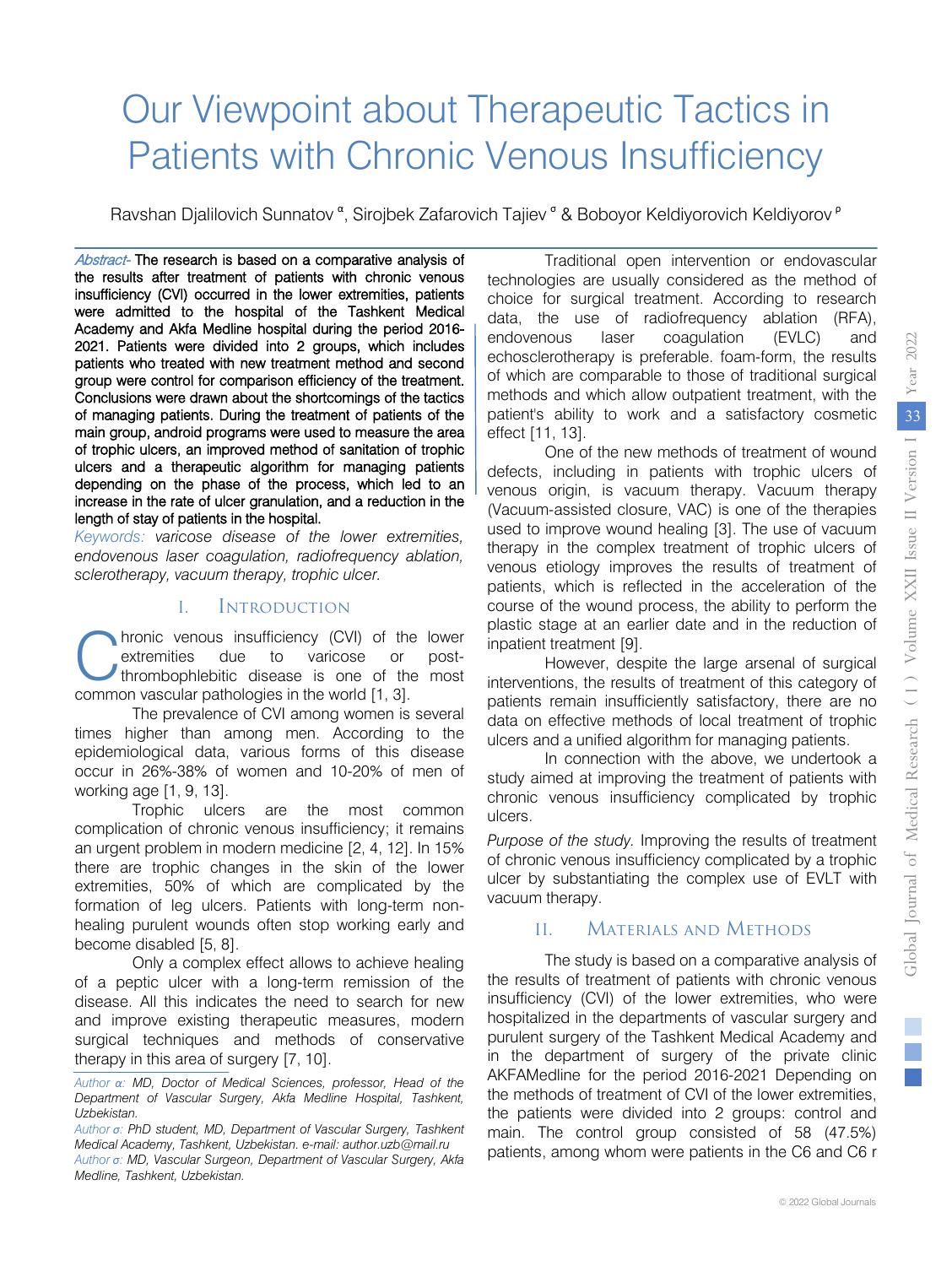stages, who were treated in the period 2016-2018. In this group, patients underwent conservative and traditional methods of treatment. In parallel, drug treatment was prescribed, consisting of phlebotonics, NSAIDs, antihistamines and antibacterial drugs.

The main group consisted of 64 (52.5%) patients with CVI of the lower extremities, which also included patients in the C6 and C6 r stages, who were diagnosed and treated in the period from 2019 to 2021. The main group of patients underwent  $EVC + vacuum$ + autodermoplasty.

The average age of the patients was 51.20.4 years, women prevailed in the gender ratio.

To assess the severity of the disease, we used a clinical scale for assessing the severity of venous diseases.

Examination of patients included diagnostic methods generally accepted for a surgical hospital; of the special research methods, color duplex scanning of the veins of the lower extremities was used, and, according to indications, X-ray contrast phlebography and bacteriological culture from the area of the trophic ulcer were performed. Given the age groups of patients, if necessary, the list of examinations could include echocardiography, examination of narrow specialists with the appointment of appropriate treatment if comorbidities were detected.

We have developed the program "Program for assessing the area of the trophic ulcer""Wound sizedetector.exe", which allows the non-contact method to determine the size of the trophic ulcer,observe their decrease in dynamics and conduct detailed monitoring with documentary evidence in the database. The interface of the program is convenient, and ease of use makes it possible to recommend it for use, starting with primary health care.

Local treatment of trophic ulcers in the main group consisted of treatment with 0.4% electrolytic aqueous solution (EAS) of sodium hypochlorite in the 1st phase and 0.2% EAS of sodium hypochlorite in the  $2<sup>nd</sup>$  phase, followed by the use of vacuum therapy in the 1st phase.

#### III. Results and Discussion

According to the results of the color duplex scanning, depending on the detected reflux, patients with vertical reflux prevailed, compared with a combination of vertical with horizontal and horizontal reflux, as can be seen from Table 1.

*Table 1:* Distribution of patients according to blood reflux on color duplex scanning of the veins of the lower extremities, n=122

| Reflux              | Main, $n = 64$ | Control, n=58 | OTAI |
|---------------------|----------------|---------------|------|
| Vertical            | 44             |               | 84   |
| Vertical+horizontal |                |               | 33   |
| Horizontal          |                |               |      |
| ΤΩΤΔΙ               | 64             | 58            | 122  |

For the purpose of additional research, all patients underwent bacteriological culture from a trophic ulcer, as a result of which a variety of gram-positive and gram-negative flora were sown, which gave reason to consider the trophic ulcer identical to the infected one in its microflora.

In the control group, we used local treatment (sanitation with 0.3% hydrogen peroxide, proteolytic enzymes (trypsin, chymotrypsin), hydrophilic ointments (levomekol, levosin, dioxysol). Surgical treatment was carried out depending on the type of reflux: in 40 cases (68, 9%) vertical reflux, 16 cases (27.5%) vertical  $+$ horizontal reflux and 2 cases (3.6%) horizontal refluxes, performed traditional types of surgical intervention: phlebectomy according to the Babcock technique (38 cases), phlebectomy according to the Babcock technique+ Linton (3 cases), phlebectomy according to the Babcock technique  $+$  Cocket (15 cases) and Endolinton (2 cases).

The assessment of the ongoing treatment was carried out at 1, 5, 10, 15, 20, 30 after its start. The evaluation criteria were the indicators of the VCSS scale. The pain syndrome did not disappear completely in any patient.

Against the background of the ongoing treatment, the duration of the inflammation phase decreased to 5.1%, the proliferation phase to 6.7% and the healing phase to 9.8%.

The entire course of treatment in the control group was 8-21 bed-days, and the epithelialization period was 7-18 days.

In the control group of patients after the treatment in 10 cases there was a relapse of the trophic ulcer, in the rest of the patients the trophic ulcer was completely cured.

The proposed method for the local treatment of trophic ulcers, treatment with 0.4% EAS sodium hypochlorite in the 1st phase and 0.2% EAS sodium hypochlorite in the 2nd phase, followed by the use of vacuum therapy in the 1st phase, made it possible to achieve the expected results. Assessment of the most common subjective symptom, pain, on a scale showed that from the beginning of treatment, when the initial level was 7.2, on the  $15<sup>th</sup>$ day of treatment it decreased to 1.1. According to bacteriological culture, the initial level was 7.6, and on the 15<sup>th</sup>day after the application of local treatment it decreased to 1.0 (CFU/ml).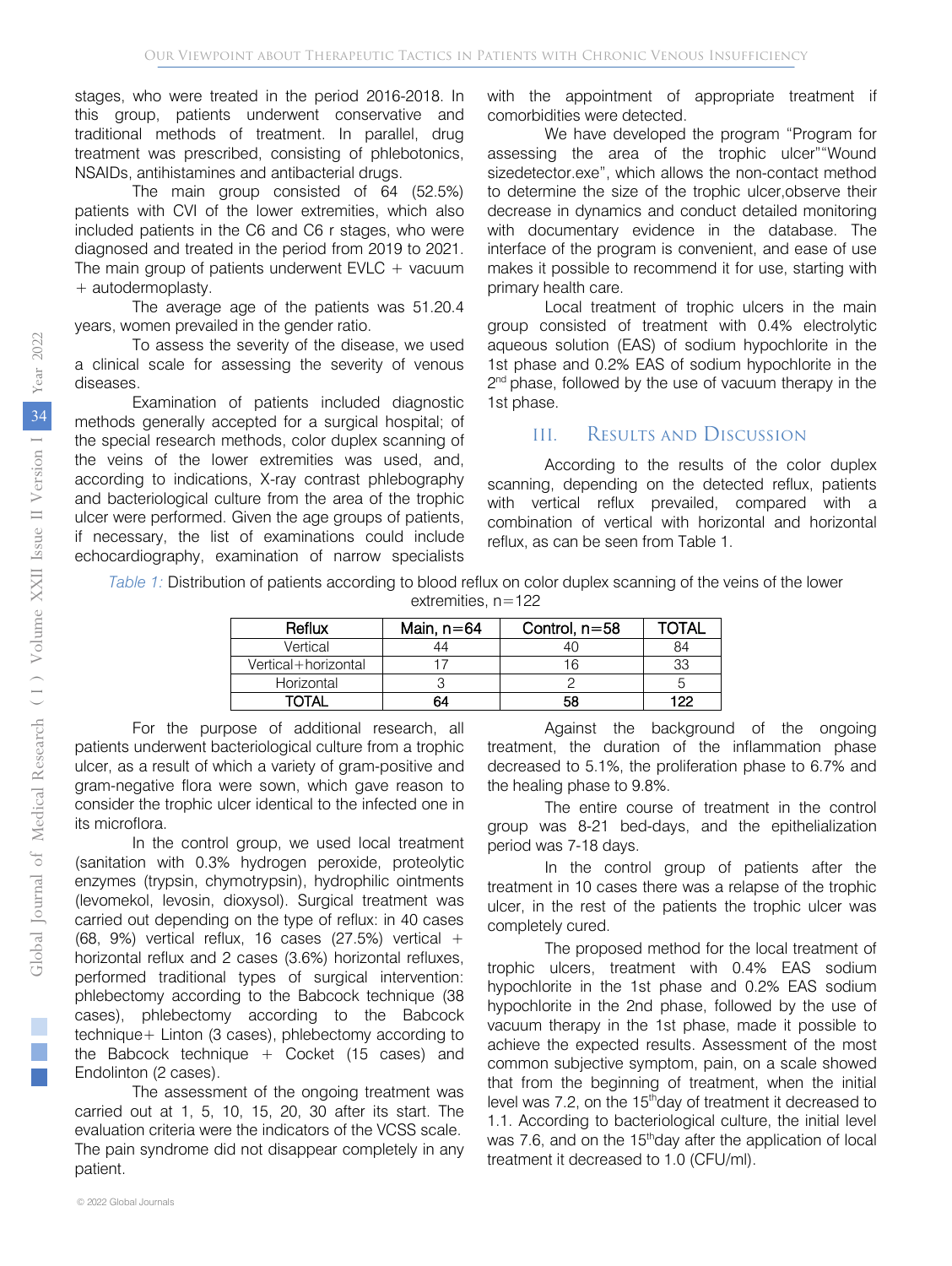Taking into account the results of our studies, we proposed an algorithm for managing patients with trophic ulcers, depending on the phase of the process, which we used in the main group of patients.

Conservative therapy in the main group was the same as in the control group, it consisted primarily in compression, which is considered the basis for the treatment of CVI with trophic ulcers, elevated position of the limb, antibiotic therapy, the appointment of phlebotonics, improvement of microcirculatory disorders, as well as the treatment of comorbidities.

Local treatment was carried out according to the method developed by us.

Regardless of reflux, 44 (68.8%) patients with vertical reflux, 17 (26.6%) with vertical  $+$  horizontal reflux, and 3 (4.7%) with horizontal reflux underwent  $EVLC + vacuum$  therapy.

To assess the effectiveness of the treatment, we carried out a comparative assessment of the results obtained with the results of the control group according to the VCSS classification parameters, during which the following differences were identified:

- 1. Decrease in the area of the wound surface by 38.7% versus 18.2% in the control group.
- 2. Minor pains were noted in 73.6% of patients, the remaining 26.4% had no pain symptoms. While in the control group, the absence of pain symptoms was observed only in 10.7% of patients, and the remaining 89.3% of patients complained of moderate and mild pain.
- 3. In the main group, mild edema and hyperemia were observed in 69.4% of patients, and in 30.6% of cases, edema and hyperemia were absent, compared to the control group, in 85.3% of patients, edema was moderate and insignificant, in the remaining 14.7% of patients There was no edema or hyperemia.
- 4. Signs of granulation in the main group appeared on the 5<sup>th</sup> day from the onset of the disease, while in the control group it was on the  $10<sup>th</sup>$  day.
- 5. Against the background of the ongoing treatment, it can be noted that the duration of the inflammation phase decreased to 3.1%, the proliferation phase to 3.6% and the healing phase to 6.2%.

#### IV. Conclusion

- 1. Treatment of patients with trophic ulcers against the background of chronic venous insufficiency should be complex and depend on the phase of the process: the most appropriate use of vacuum therapy in the 1st phase, after which we recommend using the method of sanitation of trophic ulcers developed by us in the  $2^{nd}$  phase.
- 2. The android program developed by us "Wound sizedetector.exe". Allows non-contact method to measure the area of trophic ulcers and monitor

during treatment with documentation of the data obtained.

3. The use of our treatment tactics made it possible to improve the results of treatment of patients with trophic ulcers, which resulted in a decrease and disappearance of pain, a decrease in the area of trophic ulcers, a reduction in the duration of the inflammation phase and, accordingly, a reduction in the length of stay of patients in the hospital.

#### References Références Referencias

- 1. Adylkhanov F.T., Fursov A.B. Varicose disease of the lower extremities - analysis of the effectiveness of surgical treatment at the present stage. Literature review // Science and Health. 2017. V.2. pp. 128- 143.
- 2. Babazhanov A.S., Tukhtaev Zh.K., Toirov A.S., Akhmedov G.K., Khudainazarov U.R. Comparison of the effectiveness of endovenous laser coagulation and traditional combined phlebectomy. Science and Peace. 2017. V.1. No. 5. pp. 85-87. ISSN: 2308-4804
- 3. Bokeria L.A., Mikhalichenko M.V. The effectiveness of endovenous laser obliteration in varicose veins of the lower extremities. Phlebology. 2014; 2: p. 32.
- 4. Bokeria L.A., Mikhailichenko M.V., Kovalenko V.I. Optimization of surgical treatment of patients with varicose veins of the lower extremities. breast cancer. 2015; 1: pp. 10-14.
- 5. Dubrovshchik O.I., Dovnar I.S., Koleshko S.V., Yasyuk L.S., Yasyuk A.A. Trophic ulcers of venous genesis: modern possibilities of treatment // Journal of Grodno State Medical University. 2016. No. 2. S. 107-111.
- 6. Kirshin A.A., Styazhkina S.N., Goryaeva E.A., Khannanova L.B. Combined treatment of chronic venous insufficiency in the stage of severe trophic disorders. Modern Science. 2020. No. 5-1. pp. 223- 225. ISSN 2414-9918
- 7. Kokhan R.S. Vacuum therapy as a component of surgical treatment of patients with chronic venous insufficiency complicated by a trophic ulcer. Journal of Grodno State Medical University. 2016. No. 1. pp. 29-32
- 8. Davies AH the Seriousness of Chronic Venous Disease: A Review of Real-World Evidence. Adv Ther, 2019, Vol. 36(Suppl. 1), pp. 5-12.
- 9. DePopas E., Brown M. Varicose Veins and Lower Extremity Venous Insufficiency. SemiinterventRadiol, 2018, Vol. 35, no. 1.pp. 56-61.
- 10. Novak CJ, Khimani N., Kaye AD et al. Current Therapeutic Interventions in Lower Extremity Venous Insufficiency: a Comprehensive Review. Curr Pain Headache Rep, 2019, Vol. 23, no. 3, p. 16. doi: 10.1007/s11916-019-0759-z